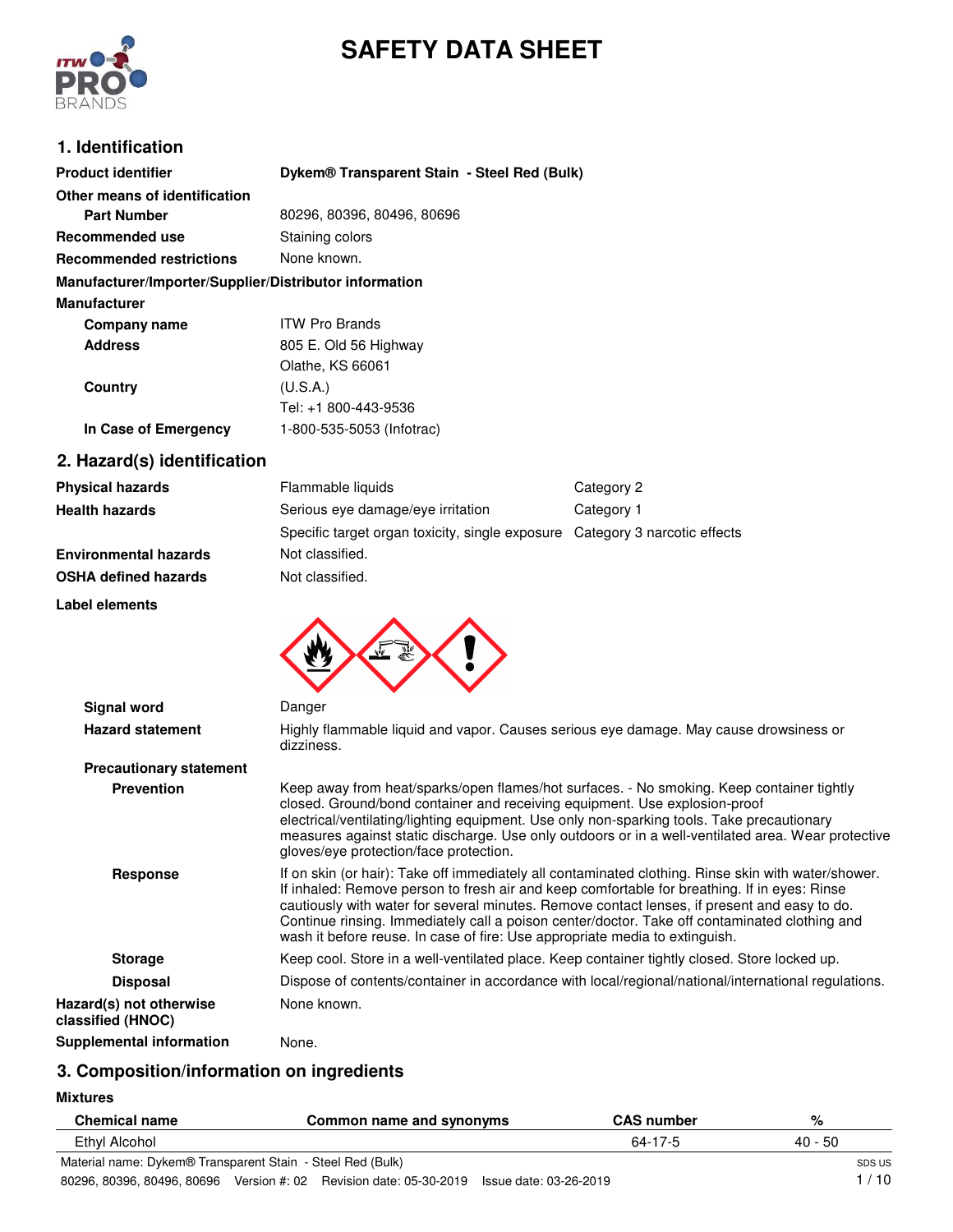| <b>Chemical name</b>  | Common name and synonyms | <b>CAS number</b> | %         |
|-----------------------|--------------------------|-------------------|-----------|
| <b>Butyl Acetate</b>  |                          | 123-86-4          | $30 - 40$ |
| <b>Butanol Normal</b> |                          | $71-36-3$         | 1 - 5     |
| Cellulose Nitrate     |                          | 9004-70-0         | 1 - 5     |
| Diacetone Alcohol     |                          | 123-42-2          | $1 - 5$   |
| Isopropanol           |                          | 67-63-0           | $1 - 5$   |
| <b>Propyl Acetate</b> |                          | 109-60-4          | $1 - 5$   |
| Solvent Red 160       |                          | 70851-41-1        | $1 - 5$   |

## **4. First-aid measures**

| <b>Inhalation</b>                                                            | Remove victim to fresh air and keep at rest in a position comfortable for breathing. Call a poison<br>center or doctor/physician if you feel unwell.                                                                                                                                                                 |
|------------------------------------------------------------------------------|----------------------------------------------------------------------------------------------------------------------------------------------------------------------------------------------------------------------------------------------------------------------------------------------------------------------|
| <b>Skin contact</b>                                                          | Take off immediately all contaminated clothing. Rinse skin with water/shower. Get medical<br>attention if irritation develops and persists.                                                                                                                                                                          |
| Eye contact                                                                  | Immediately flush eyes with plenty of water for at least 15 minutes. Remove contact lenses, if<br>present and easy to do. Continue rinsing. Get medical attention immediately.                                                                                                                                       |
| Ingestion                                                                    | Rinse mouth. Get medical attention if symptoms occur.                                                                                                                                                                                                                                                                |
| <b>Most important</b><br>symptoms/effects, acute and<br>delayed              | May cause drowsiness and dizziness. Headache. Nausea, vomiting. Severe eye irritation.<br>Symptoms may include stinging, tearing, redness, swelling, and blurred vision. Permanent eye<br>damage including blindness could result. Coughing.                                                                         |
| Indication of immediate<br>medical attention and special<br>treatment needed | Provide general supportive measures and treat symptomatically. Thermal burns: Flush with water<br>immediately. While flushing, remove clothes which do not adhere to affected area. Call an<br>ambulance. Continue flushing during transport to hospital. Keep victim under observation.<br>Symptoms may be delayed. |
| <b>General information</b>                                                   | Take off all contaminated clothing immediately. Ensure that medical personnel are aware of the<br>material(s) involved, and take precautions to protect themselves. Wash contaminated clothing<br>before reuse.                                                                                                      |
| 5. Fire-fighting measures                                                    |                                                                                                                                                                                                                                                                                                                      |
| Suitable extinguishing media                                                 | Water fog. Alcohol resistant foam. Dry chemical powder. Carbon dioxide (CO2).                                                                                                                                                                                                                                        |
| Unsuitable extinguishing<br>media                                            | Do not use water jet as an extinguisher, as this will spread the fire.                                                                                                                                                                                                                                               |
| Specific hazards arising from<br>the chemical                                | Vapors may form explosive mixtures with air. Vapors may travel considerable distance to a source<br>of ignition and flash back. During fire, gases hazardous to health may be formed.                                                                                                                                |
| Special protective equipment<br>and precautions for firefighters             | Self-contained breathing apparatus and full protective clothing must be worn in case of fire.                                                                                                                                                                                                                        |
| <b>Fire fighting</b><br>والمنافذ والمستنقص والمنافس والمستحدث                | In case of fire and/or explosion do not breathe fumes. Move containers from fire area if you can do<br>oo without riok                                                                                                                                                                                               |

| Suitable extinguishing inequal                                   | <b>Water Tog. Alcohol resistant foant. Dry chemical powder. Carbon dioxide (CO2).</b>                                                                                                 |
|------------------------------------------------------------------|---------------------------------------------------------------------------------------------------------------------------------------------------------------------------------------|
| Unsuitable extinguishing<br>media                                | Do not use water jet as an extinguisher, as this will spread the fire.                                                                                                                |
| Specific hazards arising from<br>the chemical                    | Vapors may form explosive mixtures with air. Vapors may travel considerable distance to a source<br>of ignition and flash back. During fire, gases hazardous to health may be formed. |
| Special protective equipment<br>and precautions for firefighters | Self-contained breathing apparatus and full protective clothing must be worn in case of fire.                                                                                         |
| <b>Fire fighting</b><br>equipment/instructions                   | In case of fire and/or explosion do not breathe fumes. Move containers from fire area if you can do<br>so without risk.                                                               |
| <b>Specific methods</b>                                          | Use standard firefighting procedures and consider the hazards of other involved materials.                                                                                            |
| <b>General fire hazards</b>                                      | Highly flammable liquid and vapor.                                                                                                                                                    |
|                                                                  |                                                                                                                                                                                       |

## **6. Accidental release measures**

| Personal precautions,<br>protective equipment and<br>emergency procedures | Keep unnecessary personnel away. Keep people away from and upwind of spill/leak. Eliminate all<br>ignition sources (no smoking, flares, sparks, or flames in immediate area). Wear appropriate<br>protective equipment and clothing during clean-up. Avoid breathing mist/vapors. Do not touch<br>damaged containers or spilled material unless wearing appropriate protective clothing. Ventilate<br>closed spaces before entering them. Local authorities should be advised if significant spillages<br>cannot be contained. For personal protection, see section 8 of the SDS. |
|---------------------------------------------------------------------------|-----------------------------------------------------------------------------------------------------------------------------------------------------------------------------------------------------------------------------------------------------------------------------------------------------------------------------------------------------------------------------------------------------------------------------------------------------------------------------------------------------------------------------------------------------------------------------------|
| <b>Methods and materials for</b><br>containment and cleaning up           | Eliminate all ignition sources (no smoking, flares, sparks, or flames in immediate area). Keep<br>combustibles (wood, paper, oil, etc.) away from spilled material. Take precautionary measures<br>against static discharge. Use only non-sparking tools.                                                                                                                                                                                                                                                                                                                         |
|                                                                           | Large Spills: Stop the flow of material, if this is without risk. Dike the spilled material, where this is<br>possible. Use a non-combustible material like vermiculite, sand or earth to soak up the product<br>and place into a container for later disposal. Following product recovery, flush area with water.                                                                                                                                                                                                                                                                |
|                                                                           | Small Spills: Absorb with earth, sand or other non-combustible material and transfer to containers<br>for later disposal. Wipe up with absorbent material (e.g. cloth, fleece). Clean surface thoroughly to<br>remove residual contamination.                                                                                                                                                                                                                                                                                                                                     |

Never return spills to original containers for re-use. For waste disposal, see section 13 of the SDS.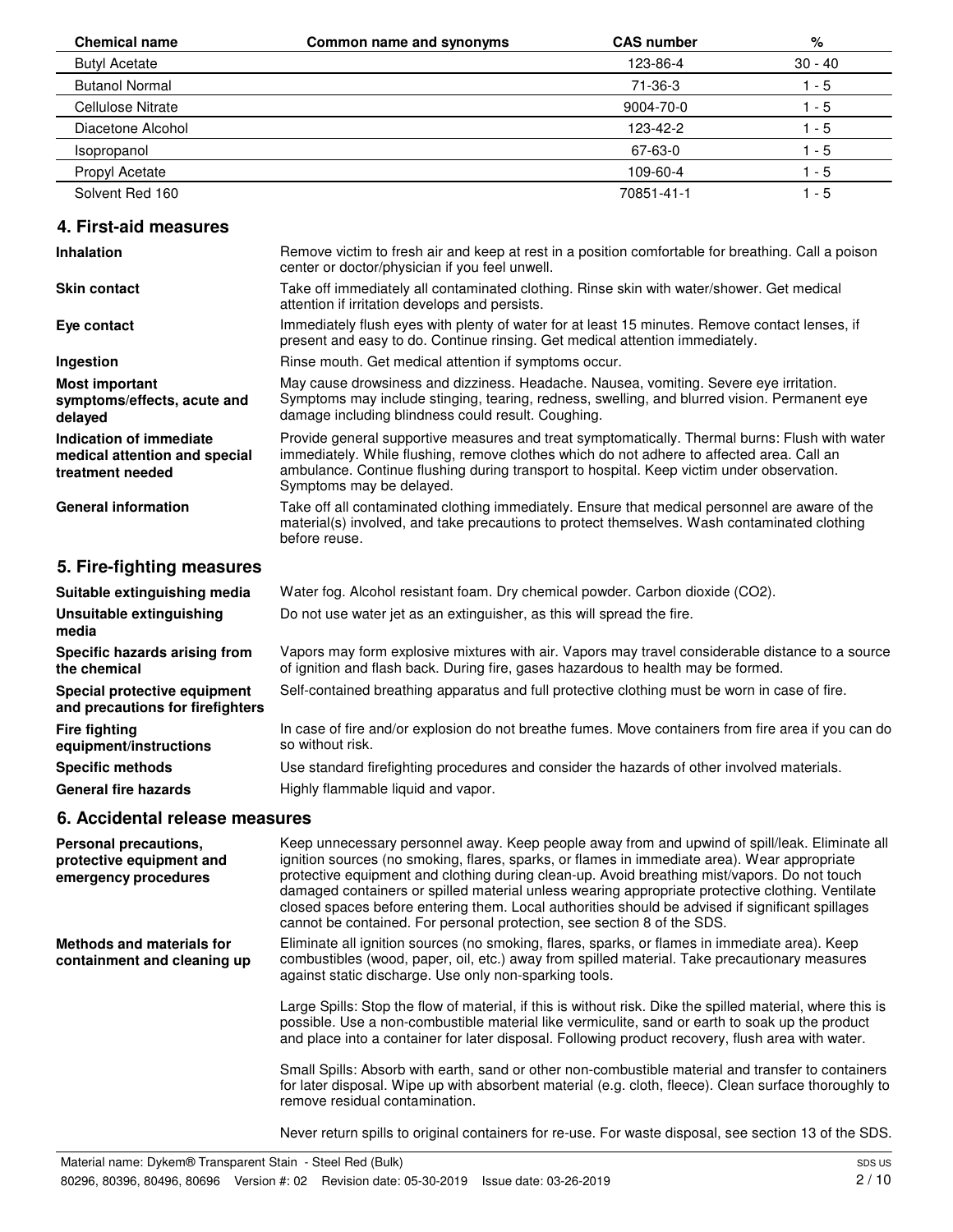| <b>Environmental precautions</b>                                | Avoid discharge into drains, water courses or onto the ground.                                                                                                                                                                                                                                                                                                                                                                                                                                                                                                                                                 |
|-----------------------------------------------------------------|----------------------------------------------------------------------------------------------------------------------------------------------------------------------------------------------------------------------------------------------------------------------------------------------------------------------------------------------------------------------------------------------------------------------------------------------------------------------------------------------------------------------------------------------------------------------------------------------------------------|
| 7. Handling and storage                                         |                                                                                                                                                                                                                                                                                                                                                                                                                                                                                                                                                                                                                |
| Precautions for safe handling                                   | Do not handle, store or open near an open flame, sources of heat or sources of ignition. Protect<br>material from direct sunlight. When using do not smoke. Explosion-proof general and local exhaust<br>ventilation. Take precautionary measures against static discharges. All equipment used when<br>handling the product must be grounded. Use non-sparking tools and explosion-proof equipment.<br>Do not get this material in contact with eyes. Avoid breathing mist/vapors. Avoid prolonged<br>exposure. Wear appropriate personal protective equipment. Observe good industrial hygiene<br>practices. |
| Conditions for safe storage,<br>including any incompatibilities | Store locked up. Keep away from heat, sparks and open flame. Prevent electrostatic charge<br>build-up by using common bonding and grounding techniques. Store in a cool, dry place out of<br>direct sunlight. Store in tightly closed container. Store in a well-ventilated place. Keep in an area<br>equipped with sprinklers. Store away from incompatible materials (see Section 10 of the SDS).                                                                                                                                                                                                            |

### **8. Exposure controls/personal protection**

**US. OSHA Table Z-1 Limits for Air Contaminants (29 CFR 1910.1000)**

#### **Occupational exposure limits**

The following constituents are the only constituents of the product which have a PEL, TLV or other recommended exposure limit. At this time, the other constituents have no known exposure limits.

| <b>Components</b>                           | <b>Type</b> | Value      |  |
|---------------------------------------------|-------------|------------|--|
| <b>Butanol Normal (CAS</b><br>$71-36-3)$    | PEL         | 300 mg/m3  |  |
|                                             |             | 100 ppm    |  |
| <b>Butyl Acetate (CAS</b><br>$123-86-4)$    | PEL         | 710 mg/m3  |  |
|                                             |             | 150 ppm    |  |
| Diacetone Alcohol (CAS<br>$123-42-2)$       | PEL         | 240 mg/m3  |  |
|                                             |             | 50 ppm     |  |
| Ethyl Alcohol (CAS 64-17-5)                 | PEL         | 1900 mg/m3 |  |
|                                             |             | 1000 ppm   |  |
| Isopropanol (CAS 67-63-0)                   | <b>PEL</b>  | 980 mg/m3  |  |
|                                             |             | 400 ppm    |  |
| Propyl Acetate (CAS<br>$109-60-4)$          | PEL         | 840 mg/m3  |  |
|                                             |             | 200 ppm    |  |
| <b>US. ACGIH Threshold Limit Values</b>     |             |            |  |
|                                             |             |            |  |
| <b>Components</b>                           | <b>Type</b> | Value      |  |
| <b>Butanol Normal (CAS</b><br>$71-36-3)$    | <b>TWA</b>  | 20 ppm     |  |
| <b>Butyl Acetate (CAS</b><br>$123-86-4)$    | <b>STEL</b> | 150 ppm    |  |
|                                             | <b>TWA</b>  | 50 ppm     |  |
| Diacetone Alcohol (CAS<br>$123-42-2)$       | <b>TWA</b>  | 50 ppm     |  |
| Ethyl Alcohol (CAS 64-17-5)                 | <b>STEL</b> | 1000 ppm   |  |
| Isopropanol (CAS 67-63-0)                   | <b>STEL</b> | 400 ppm    |  |
|                                             | <b>TWA</b>  | 200 ppm    |  |
| Propyl Acetate (CAS<br>$109-60-4)$          | <b>STEL</b> | 150 ppm    |  |
|                                             | <b>TWA</b>  | 100 ppm    |  |
| US. NIOSH: Pocket Guide to Chemical Hazards |             |            |  |
| <b>Components</b>                           | <b>Type</b> | Value      |  |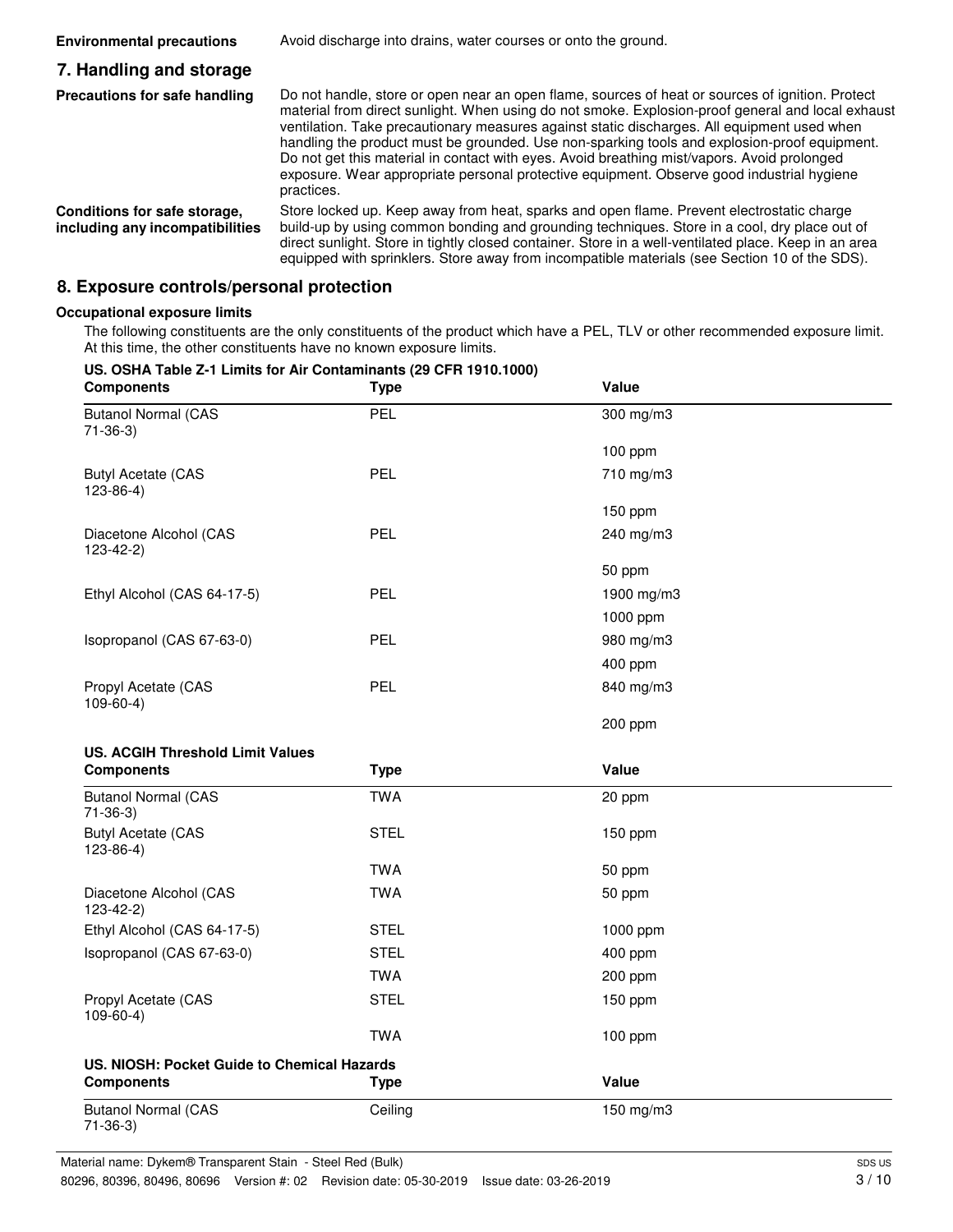| US. NIOSH: Pocket Guide to Chemical Hazards |             |
|---------------------------------------------|-------------|
| <b>Components</b>                           | <b>Type</b> |

| <b>Components</b>                                                                           | <b>Type</b>                                                                                                                                                                                                                                                                                                                                                                                                                                                                                |                    |                                   | Value                                                                                                                                                                                   |
|---------------------------------------------------------------------------------------------|--------------------------------------------------------------------------------------------------------------------------------------------------------------------------------------------------------------------------------------------------------------------------------------------------------------------------------------------------------------------------------------------------------------------------------------------------------------------------------------------|--------------------|-----------------------------------|-----------------------------------------------------------------------------------------------------------------------------------------------------------------------------------------|
|                                                                                             |                                                                                                                                                                                                                                                                                                                                                                                                                                                                                            |                    |                                   | 50 ppm                                                                                                                                                                                  |
| <b>Butyl Acetate (CAS</b><br>$123 - 86 - 4$                                                 | <b>STEL</b>                                                                                                                                                                                                                                                                                                                                                                                                                                                                                |                    |                                   | 950 mg/m3                                                                                                                                                                               |
|                                                                                             |                                                                                                                                                                                                                                                                                                                                                                                                                                                                                            |                    |                                   | 200 ppm                                                                                                                                                                                 |
|                                                                                             | <b>TWA</b>                                                                                                                                                                                                                                                                                                                                                                                                                                                                                 |                    |                                   | 710 mg/m3                                                                                                                                                                               |
|                                                                                             |                                                                                                                                                                                                                                                                                                                                                                                                                                                                                            |                    |                                   | 150 ppm                                                                                                                                                                                 |
| Diacetone Alcohol (CAS<br>$123 - 42 - 2)$                                                   | <b>TWA</b>                                                                                                                                                                                                                                                                                                                                                                                                                                                                                 |                    |                                   | 240 mg/m3                                                                                                                                                                               |
|                                                                                             |                                                                                                                                                                                                                                                                                                                                                                                                                                                                                            |                    |                                   | 50 ppm                                                                                                                                                                                  |
| Ethyl Alcohol (CAS 64-17-5)                                                                 | <b>TWA</b>                                                                                                                                                                                                                                                                                                                                                                                                                                                                                 |                    |                                   | 1900 mg/m3                                                                                                                                                                              |
|                                                                                             |                                                                                                                                                                                                                                                                                                                                                                                                                                                                                            |                    |                                   | 1000 ppm                                                                                                                                                                                |
| Isopropanol (CAS 67-63-0)                                                                   | <b>STEL</b>                                                                                                                                                                                                                                                                                                                                                                                                                                                                                |                    |                                   | 1225 mg/m3                                                                                                                                                                              |
|                                                                                             |                                                                                                                                                                                                                                                                                                                                                                                                                                                                                            |                    |                                   | 500 ppm                                                                                                                                                                                 |
|                                                                                             | <b>TWA</b>                                                                                                                                                                                                                                                                                                                                                                                                                                                                                 |                    |                                   | 980 mg/m3                                                                                                                                                                               |
|                                                                                             |                                                                                                                                                                                                                                                                                                                                                                                                                                                                                            |                    |                                   | 400 ppm                                                                                                                                                                                 |
| Propyl Acetate (CAS<br>$109-60-4)$                                                          | <b>STEL</b>                                                                                                                                                                                                                                                                                                                                                                                                                                                                                |                    |                                   | 1050 mg/m3                                                                                                                                                                              |
|                                                                                             |                                                                                                                                                                                                                                                                                                                                                                                                                                                                                            |                    |                                   | 250 ppm                                                                                                                                                                                 |
|                                                                                             | <b>TWA</b>                                                                                                                                                                                                                                                                                                                                                                                                                                                                                 |                    |                                   | 840 mg/m3                                                                                                                                                                               |
|                                                                                             |                                                                                                                                                                                                                                                                                                                                                                                                                                                                                            |                    |                                   | 200 ppm                                                                                                                                                                                 |
| <b>Biological limit values</b>                                                              |                                                                                                                                                                                                                                                                                                                                                                                                                                                                                            |                    |                                   |                                                                                                                                                                                         |
| <b>ACGIH Biological Exposure Indices</b>                                                    |                                                                                                                                                                                                                                                                                                                                                                                                                                                                                            |                    |                                   |                                                                                                                                                                                         |
| <b>Components</b>                                                                           | <b>Value</b>                                                                                                                                                                                                                                                                                                                                                                                                                                                                               | <b>Determinant</b> | <b>Specimen</b>                   | <b>Sampling Time</b>                                                                                                                                                                    |
| Isopropanol (CAS 67-63-0) 40 mg/l                                                           |                                                                                                                                                                                                                                                                                                                                                                                                                                                                                            | Acetone            | Urine                             | $\star$                                                                                                                                                                                 |
| * - For sampling details, please see the source document.                                   |                                                                                                                                                                                                                                                                                                                                                                                                                                                                                            |                    |                                   |                                                                                                                                                                                         |
| <b>Exposure guidelines</b>                                                                  |                                                                                                                                                                                                                                                                                                                                                                                                                                                                                            |                    |                                   |                                                                                                                                                                                         |
| US - California OELs: Skin designation                                                      |                                                                                                                                                                                                                                                                                                                                                                                                                                                                                            |                    |                                   |                                                                                                                                                                                         |
| Butanol Normal (CAS 71-36-3)<br>US - Minnesota Haz Subs: Skin designation applies           |                                                                                                                                                                                                                                                                                                                                                                                                                                                                                            |                    | Can be absorbed through the skin. |                                                                                                                                                                                         |
|                                                                                             | Butanol Normal (CAS 71-36-3)<br>Skin designation applies.<br>US - Tennessee OELs: Skin designation                                                                                                                                                                                                                                                                                                                                                                                         |                    |                                   |                                                                                                                                                                                         |
| Butanol Normal (CAS 71-36-3)<br>US NIOSH Pocket Guide to Chemical Hazards: Skin designation |                                                                                                                                                                                                                                                                                                                                                                                                                                                                                            |                    | Can be absorbed through the skin. |                                                                                                                                                                                         |
| Butanol Normal (CAS 71-36-3)                                                                |                                                                                                                                                                                                                                                                                                                                                                                                                                                                                            |                    |                                   |                                                                                                                                                                                         |
| Appropriate engineering<br>controls                                                         | Can be absorbed through the skin.<br>Explosion-proof general and local exhaust ventilation. Good general ventilation should be used.<br>Ventilation rates should be matched to conditions. If applicable, use process enclosures, local<br>exhaust ventilation, or other engineering controls to maintain airborne levels below recommended<br>exposure limits. If exposure limits have not been established, maintain airborne levels to an<br>acceptable level. Provide eyewash station. |                    |                                   |                                                                                                                                                                                         |
| Individual protection measures, such as personal protective equipment                       |                                                                                                                                                                                                                                                                                                                                                                                                                                                                                            |                    |                                   |                                                                                                                                                                                         |
| Eye/face protection                                                                         | Chemical respirator with organic vapor cartridge and full facepiece.                                                                                                                                                                                                                                                                                                                                                                                                                       |                    |                                   |                                                                                                                                                                                         |
| <b>Skin protection</b><br><b>Hand protection</b>                                            | Wear appropriate chemical resistant gloves.                                                                                                                                                                                                                                                                                                                                                                                                                                                |                    |                                   |                                                                                                                                                                                         |
| <b>Other</b>                                                                                | Wear appropriate chemical resistant clothing.                                                                                                                                                                                                                                                                                                                                                                                                                                              |                    |                                   |                                                                                                                                                                                         |
| <b>Respiratory protection</b>                                                               | Chemical respirator with organic vapor cartridge and full facepiece.                                                                                                                                                                                                                                                                                                                                                                                                                       |                    |                                   |                                                                                                                                                                                         |
| <b>Thermal hazards</b>                                                                      | Wear appropriate thermal protective clothing, when necessary.                                                                                                                                                                                                                                                                                                                                                                                                                              |                    |                                   |                                                                                                                                                                                         |
| <b>General hygiene</b><br>considerations                                                    | clothing and protective equipment to remove contaminants.                                                                                                                                                                                                                                                                                                                                                                                                                                  |                    |                                   | When using do not smoke. Always observe good personal hygiene measures, such as washing<br>after handling the material and before eating, drinking, and/or smoking. Routinely wash work |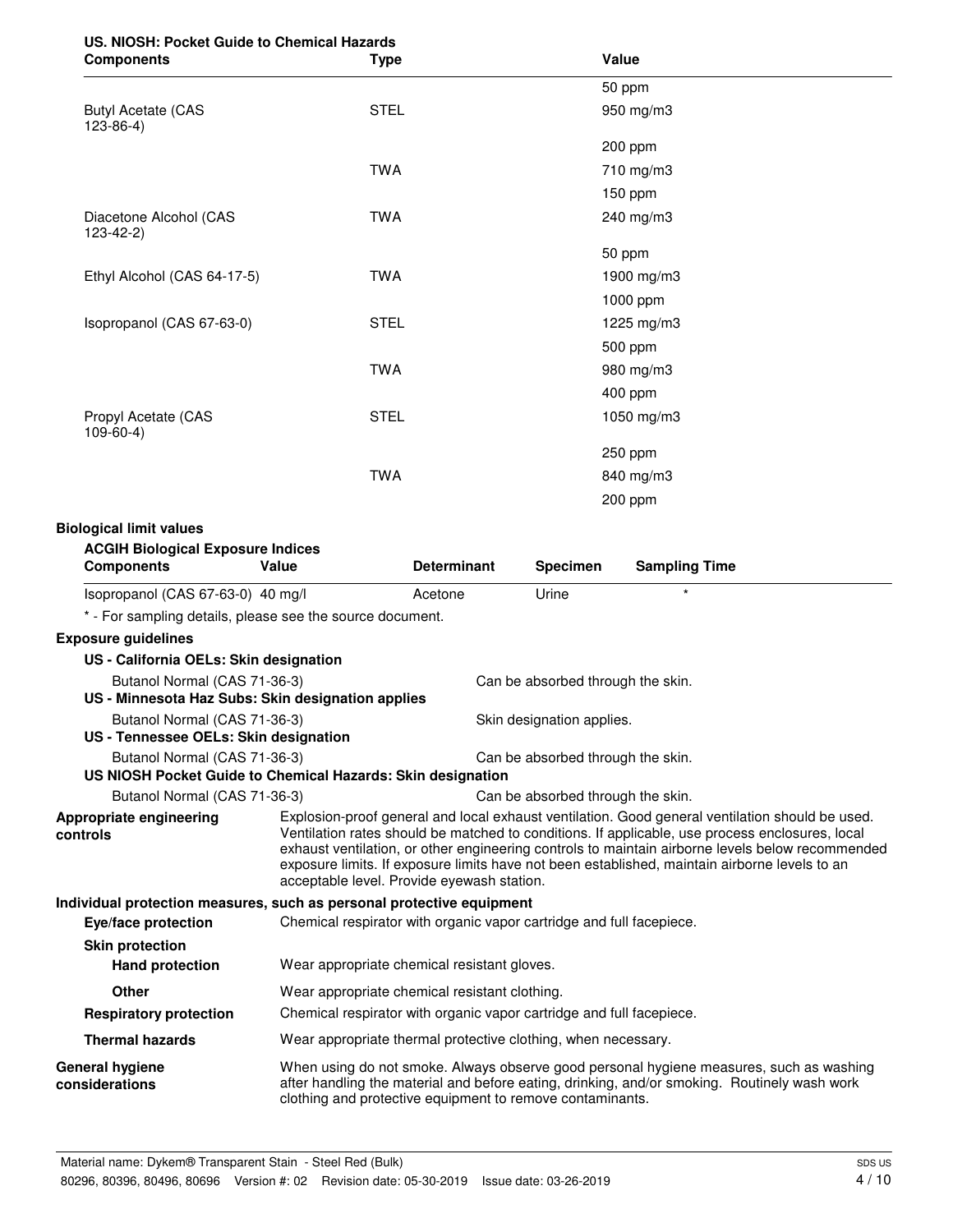# **9. Physical and chemical properties**

| Appearance                                        |                                                                                                                                                                          |
|---------------------------------------------------|--------------------------------------------------------------------------------------------------------------------------------------------------------------------------|
| <b>Physical state</b>                             | Liquid.                                                                                                                                                                  |
| Form                                              | Liquid.                                                                                                                                                                  |
| Color                                             | Red.                                                                                                                                                                     |
| Odor                                              | Sweet. Solvent.                                                                                                                                                          |
| <b>Odor threshold</b>                             | Not available.                                                                                                                                                           |
| pH                                                | Not available.                                                                                                                                                           |
| Melting point/freezing point                      | Not available.                                                                                                                                                           |
| Initial boiling point and boiling<br>range        | 170 - 257 °F (76.67 - 125 °C)                                                                                                                                            |
| <b>Flash point</b>                                | 53.0 °F (11.7 °C)                                                                                                                                                        |
| <b>Evaporation rate</b>                           | $< 1$ (BuAc = 1)                                                                                                                                                         |
| Flammability (solid, gas)                         | Not applicable.                                                                                                                                                          |
| Upper/lower flammability or explosive limits      |                                                                                                                                                                          |
| <b>Flammability limit - lower</b><br>(%)          | 1.4%                                                                                                                                                                     |
| <b>Flammability limit - upper</b><br>(%)          | 19%                                                                                                                                                                      |
| Explosive limit - lower (%)                       | Not available.                                                                                                                                                           |
| Explosive limit - upper (%)                       | Not available.                                                                                                                                                           |
| Vapor pressure                                    | Not available.                                                                                                                                                           |
| Vapor density                                     | $> 1$ (air = 1)                                                                                                                                                          |
| <b>Relative density</b>                           | Not available.                                                                                                                                                           |
| Solubility(ies)                                   |                                                                                                                                                                          |
| <b>Solubility (water)</b>                         | Negligible                                                                                                                                                               |
| <b>Partition coefficient</b><br>(n-octanol/water) | Not available.                                                                                                                                                           |
| <b>Auto-ignition temperature</b>                  | Not available.                                                                                                                                                           |
| <b>Decomposition temperature</b>                  | Not available.                                                                                                                                                           |
| <b>Viscosity</b>                                  | Not available.                                                                                                                                                           |
| <b>Other information</b>                          |                                                                                                                                                                          |
| <b>Explosive properties</b>                       | Not explosive.                                                                                                                                                           |
| <b>Oxidizing properties</b>                       | Not oxidizing.                                                                                                                                                           |
| <b>VOC</b>                                        | 8704A Red/Steel Red: 93.89%, 797 g/L                                                                                                                                     |
| 10. Stability and reactivity                      |                                                                                                                                                                          |
| Reactivity                                        | The product is stable and non-reactive under normal conditions of use, storage and transport.                                                                            |
| <b>Chemical stability</b>                         | Material is stable under normal conditions.                                                                                                                              |
| <b>Possibility of hazardous</b><br>reactions      | Hazardous polymerization does not occur.                                                                                                                                 |
| <b>Conditions to avoid</b>                        | Keep away from heat, hot surfaces, sparks, open flames and other ignition sources. Avoid<br>temperatures exceeding the flash point. Contact with incompatible materials. |
| Incompatible materials                            | Strong oxidizing agents. Alkaline metals. Nitrates.                                                                                                                      |
| <b>Hazardous decomposition</b><br>products        | Carbon oxides.                                                                                                                                                           |
|                                                   |                                                                                                                                                                          |

# **11. Toxicological information**

### **Information on likely routes of exposure**

| <b>Inhalation</b>   | May cause drowsiness and dizziness. Headache. Nausea, vomiting. Prolonged inhalation may be<br>harmful. |
|---------------------|---------------------------------------------------------------------------------------------------------|
| <b>Skin contact</b> | No adverse effects due to skin contact are expected.                                                    |
| Eve contact         | Causes serious eye damage.                                                                              |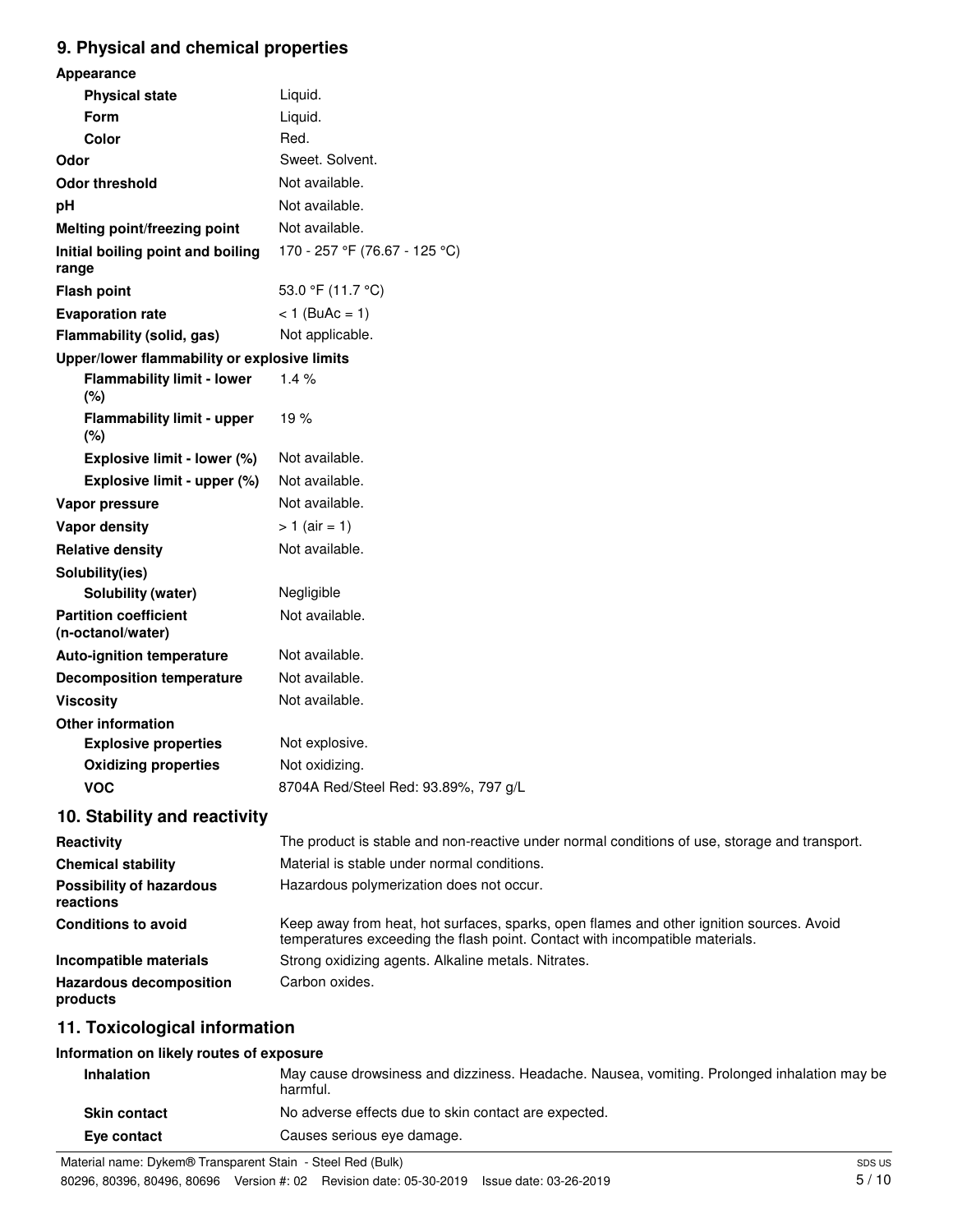| Ingestion |
|-----------|
|           |

**Ingestion** Expected to be a low ingestion hazard.

damage including blindness could result. Coughing.

May cause drowsiness and dizziness. Headache. Nausea, vomiting. Severe eye irritation. Symptoms may include stinging, tearing, redness, swelling, and blurred vision. Permanent eye

**Symptoms related to the physical, chemical and toxicological characteristics**

**Information on toxicological effects**

**Acute toxicity** Not expected to be acutely toxic.

| <b>Components</b>                    | <b>Species</b>                                            | <b>Test Results</b>     |  |
|--------------------------------------|-----------------------------------------------------------|-------------------------|--|
| Butanol Normal (CAS 71-36-3)         |                                                           |                         |  |
| <b>Acute</b>                         |                                                           |                         |  |
| <b>Dermal</b>                        |                                                           |                         |  |
| LD50                                 | Rabbit                                                    | 3400 mg/kg              |  |
| Oral                                 |                                                           |                         |  |
| LD50                                 | Rat                                                       | 790 mg/kg               |  |
| Butyl Acetate (CAS 123-86-4)         |                                                           |                         |  |
| <b>Acute</b>                         |                                                           |                         |  |
| Inhalation                           |                                                           |                         |  |
| <b>LC50</b>                          | Rat                                                       | 1.8 mg/l, 4 Hours       |  |
| Oral                                 |                                                           |                         |  |
| LD50                                 | Rat                                                       | 14000 mg/kg             |  |
| Diacetone Alcohol (CAS 123-42-2)     |                                                           |                         |  |
| <b>Acute</b>                         |                                                           |                         |  |
| <b>Dermal</b><br>LD50                | Rat                                                       | > 1900 mg/kg, 24 Hours  |  |
|                                      |                                                           |                         |  |
| Oral<br>LD50                         | Rat                                                       | 3000 mg/kg              |  |
| Ethyl Alcohol (CAS 64-17-5)          |                                                           |                         |  |
| <b>Acute</b>                         |                                                           |                         |  |
| Inhalation                           |                                                           |                         |  |
| Vapor                                |                                                           |                         |  |
| LC50                                 | Rat                                                       | 51 mg/l, 6 Hours        |  |
| Oral                                 |                                                           |                         |  |
| LD50                                 | Rat                                                       | 1200 - 2800 mg/kg       |  |
| Isopropanol (CAS 67-63-0)            |                                                           |                         |  |
| <b>Acute</b>                         |                                                           |                         |  |
| Oral                                 |                                                           |                         |  |
| LD50                                 | Rat                                                       | 4.7 g/kg                |  |
| Propyl Acetate (CAS 109-60-4)        |                                                           |                         |  |
| <b>Acute</b>                         |                                                           |                         |  |
| <b>Dermal</b>                        |                                                           |                         |  |
| LD50                                 | Rabbit                                                    | > 18000 mg/kg, 24 Hours |  |
| <b>Inhalation</b>                    |                                                           |                         |  |
| Vapor                                |                                                           |                         |  |
| <b>LC50</b>                          | Rat                                                       | 32 mg/l, 4 Hours        |  |
| Oral<br>LD50                         | Rat                                                       |                         |  |
|                                      |                                                           | 8700 mg/kg              |  |
| <b>Skin corrosion/irritation</b>     | Prolonged skin contact may cause temporary irritation.    |                         |  |
| Serious eye damage/eye<br>irritation | Causes serious eye damage.                                |                         |  |
| Respiratory or skin sensitization    |                                                           |                         |  |
| <b>Respiratory sensitization</b>     | Not a respiratory sensitizer.                             |                         |  |
| <b>Skin sensitization</b>            | This product is not expected to cause skin sensitization. |                         |  |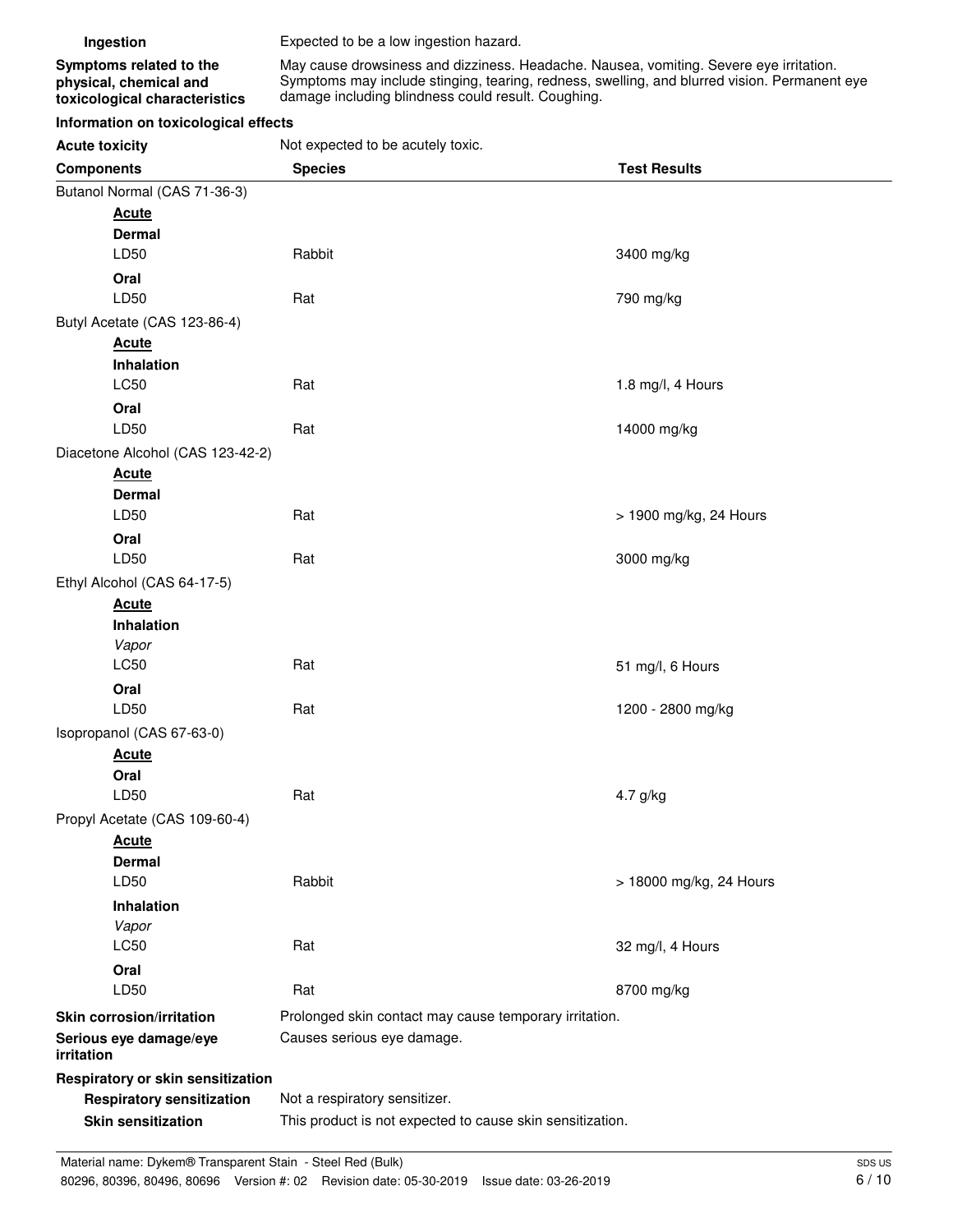| Germ cell mutagenicity                                | No data available to indicate product or any components present at greater than 0.1% are<br>mutagenic or genotoxic.           |  |  |
|-------------------------------------------------------|-------------------------------------------------------------------------------------------------------------------------------|--|--|
| Carcinogenicity                                       | Not classifiable as to carcinogenicity to humans.                                                                             |  |  |
| <b>ACGIH Carcinogens</b>                              |                                                                                                                               |  |  |
| Isopropanol (CAS 67-63-0)                             | A4 Not classifiable as a human carcinogen.<br><b>IARC Monographs. Overall Evaluation of Carcinogenicity</b>                   |  |  |
| Not listed.<br>Not listed.<br>Not listed.             | OSHA Specifically Regulated Substances (29 CFR 1910.1001-1053)<br>US. National Toxicology Program (NTP) Report on Carcinogens |  |  |
| <b>Reproductive toxicity</b>                          | Possible reproductive hazard.                                                                                                 |  |  |
| Specific target organ toxicity -<br>single exposure   | May cause drowsiness and dizziness.                                                                                           |  |  |
| Specific target organ toxicity -<br>repeated exposure | Not classified.                                                                                                               |  |  |
| <b>Aspiration hazard</b>                              | Not an aspiration hazard.                                                                                                     |  |  |
| <b>Chronic effects</b>                                | Prolonged inhalation may be harmful.                                                                                          |  |  |

## **12. Ecological information**

#### **Ecotoxicity**

The product is not classified as environmentally hazardous. However, this does not exclude the possibility that large or frequent spills can have a harmful or damaging effect on the environment.

| <b>Components</b>                                 |                  | <b>Species</b>                                                               | <b>Test Results</b>        |
|---------------------------------------------------|------------------|------------------------------------------------------------------------------|----------------------------|
| Butanol Normal (CAS 71-36-3)                      |                  |                                                                              |                            |
| <b>Aquatic</b>                                    |                  |                                                                              |                            |
| Crustacea                                         | <b>EC50</b>      | Water flea (Daphnia magna)                                                   | 1897 - 2072 mg/l, 48 hours |
| Fish                                              | <b>LC50</b>      | Bluegill (Lepomis macrochirus)                                               | 100 - 500 mg/l, 96 hours   |
| Butyl Acetate (CAS 123-86-4)                      |                  |                                                                              |                            |
| <b>Aquatic</b>                                    |                  |                                                                              |                            |
| Fish                                              | <b>LC50</b>      | Fathead minnow (Pimephales promelas) 17 - 19 mg/l, 96 hours                  |                            |
| Diacetone Alcohol (CAS 123-42-2)                  |                  |                                                                              |                            |
| <b>Aquatic</b>                                    |                  |                                                                              |                            |
| Fish                                              | <b>LC50</b>      | Bluegill (Lepomis macrochirus)                                               | 420 mg/l, 96 hours         |
| Ethyl Alcohol (CAS 64-17-5)                       |                  |                                                                              |                            |
| <b>Aquatic</b>                                    |                  |                                                                              |                            |
| Crustacea                                         | <b>EC50</b>      | Water flea (Daphnia magna)                                                   | 7.7 - 11.2 mg/l, 48 hours  |
| Fish                                              | <b>LC50</b>      | Fathead minnow (Pimephales promelas) > 100 mg/l, 96 hours                    |                            |
| Isopropanol (CAS 67-63-0)                         |                  |                                                                              |                            |
| <b>Aquatic</b>                                    |                  |                                                                              |                            |
| Fish                                              | <b>LC50</b>      | Bluegill (Lepomis macrochirus)                                               | > 1400 mg/l, 96 hours      |
| Propyl Acetate (CAS 109-60-4)                     |                  |                                                                              |                            |
| <b>Aquatic</b>                                    |                  |                                                                              |                            |
| Fish                                              | <b>LC50</b>      | Fathead minnow (Pimephales promelas) 56 - 64 mg/l, 96 hours                  |                            |
| Persistence and degradability                     |                  | No data is available on the degradability of any ingredients in the mixture. |                            |
| <b>Bioaccumulative potential</b>                  |                  |                                                                              |                            |
| Partition coefficient n-octanol / water (log Kow) |                  |                                                                              |                            |
| <b>Butanol Normal</b>                             |                  | 0.88                                                                         |                            |
| <b>Butyl Acetate</b>                              |                  | 1.78                                                                         |                            |
| Diacetone Alcohol<br>Ethyl Alcohol                |                  | $-0.098$<br>$-0.31$                                                          |                            |
| Isopropanol                                       |                  | 0.05                                                                         |                            |
| Propyl Acetate                                    |                  | 1.23                                                                         |                            |
| <b>Mobility in soil</b>                           | Not established. |                                                                              |                            |
| Other adverse effects                             | None known.      |                                                                              |                            |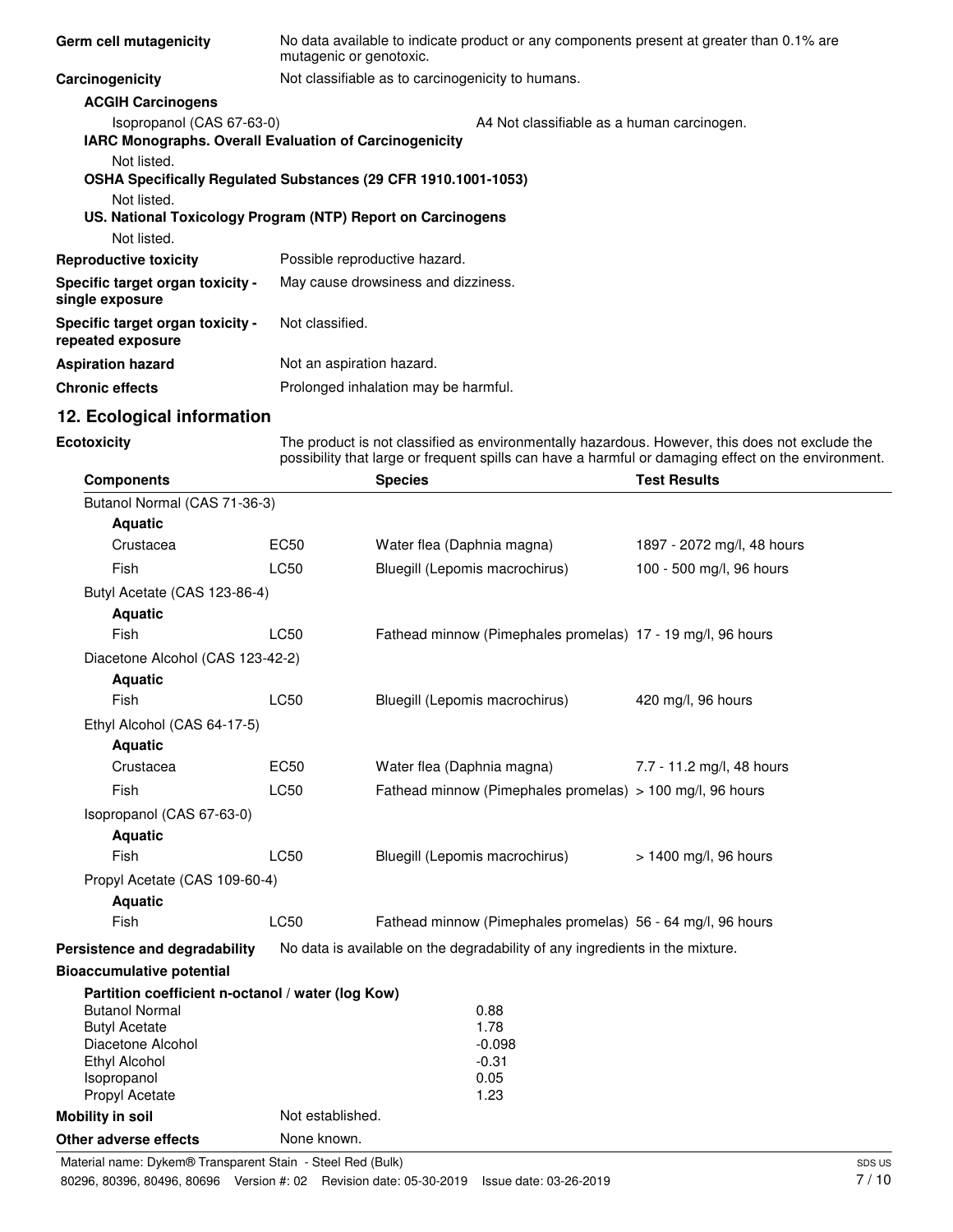# **13. Disposal considerations**

| <b>Disposal instructions</b>             | Collect and reclaim or dispose in sealed containers at licensed waste disposal site. Incinerate the<br>material under controlled conditions in an approved incinerator. Do not incinerate sealed<br>containers. If discarded, this product is considered a RCRA ignitable waste, D001. Dispose of<br>contents/container in accordance with local/regional/national/international regulations. |
|------------------------------------------|-----------------------------------------------------------------------------------------------------------------------------------------------------------------------------------------------------------------------------------------------------------------------------------------------------------------------------------------------------------------------------------------------|
| Local disposal regulations               | Dispose in accordance with all applicable regulations.                                                                                                                                                                                                                                                                                                                                        |
| Hazardous waste code                     | D001: Waste Flammable material with a flash point <140 F<br>The waste code should be assigned in discussion between the user, the producer and the waste<br>disposal company.                                                                                                                                                                                                                 |
| Waste from residues / unused<br>products | Dispose of in accordance with local regulations. Empty containers or liners may retain some<br>product residues. This material and its container must be disposed of in a safe manner (see:<br>Disposal instructions).                                                                                                                                                                        |
| <b>Contaminated packaging</b>            | Since emptied containers may retain product residue, follow label warnings even after container is<br>emptied. Empty containers should be taken to an approved waste handling site for recycling or<br>disposal.                                                                                                                                                                              |

# **14. Transport information**

| <b>DOT</b>                                    |                                                                                                      |  |  |
|-----------------------------------------------|------------------------------------------------------------------------------------------------------|--|--|
| <b>UN number</b>                              | UN1263                                                                                               |  |  |
| UN proper shipping name                       | Paint related material including paint thinning, drying, removing, or reducing compound              |  |  |
| <b>Transport hazard class(es)</b>             |                                                                                                      |  |  |
| <b>Class</b>                                  | 3                                                                                                    |  |  |
| <b>Subsidiary risk</b>                        | $\overline{a}$                                                                                       |  |  |
| Label(s)                                      | 3                                                                                                    |  |  |
| <b>Packing group</b>                          | Ш                                                                                                    |  |  |
| <b>Environmental hazards</b>                  |                                                                                                      |  |  |
| <b>Marine pollutant</b>                       | No                                                                                                   |  |  |
|                                               | Special precautions for user Read safety instructions, SDS and emergency procedures before handling. |  |  |
| <b>Special provisions</b>                     | 149, B52, IB2, T4, TP1, TP8, TP28                                                                    |  |  |
| <b>Packaging exceptions</b>                   | 150                                                                                                  |  |  |
| Packaging non bulk                            | 173                                                                                                  |  |  |
| <b>Packaging bulk</b>                         | 242                                                                                                  |  |  |
| <b>IATA</b>                                   |                                                                                                      |  |  |
| UN number                                     | UN1263                                                                                               |  |  |
| UN proper shipping name                       | Paint related material (including paint thinning or reducing compounds)                              |  |  |
| <b>Transport hazard class(es)</b>             |                                                                                                      |  |  |
| <b>Class</b>                                  | 3                                                                                                    |  |  |
| <b>Subsidiary risk</b>                        |                                                                                                      |  |  |
| Packing group                                 | Ш                                                                                                    |  |  |
| <b>Environmental hazards</b>                  | No.                                                                                                  |  |  |
| <b>ERG Code</b>                               | 3L                                                                                                   |  |  |
|                                               | Special precautions for user Read safety instructions, SDS and emergency procedures before handling. |  |  |
| <b>Other information</b>                      |                                                                                                      |  |  |
| Passenger and cargo                           | Allowed with restrictions.                                                                           |  |  |
| aircraft                                      |                                                                                                      |  |  |
| Cargo aircraft only                           | Allowed with restrictions.                                                                           |  |  |
| <b>IMDG</b>                                   |                                                                                                      |  |  |
| <b>UN number</b>                              | UN1263                                                                                               |  |  |
| UN proper shipping name                       | PAINT (including paint, lacquer, enamel, stain, shellac, varnish, polish, liquid filler and liquid   |  |  |
| <b>Transport hazard class(es)</b>             | lacquer base) or PAINT RELATED MATERIAL (including paint thinning or reducing compound)              |  |  |
|                                               |                                                                                                      |  |  |
| <b>Class</b>                                  | 3                                                                                                    |  |  |
| <b>Subsidiary risk</b>                        | Ш                                                                                                    |  |  |
| Packing group<br><b>Environmental hazards</b> |                                                                                                      |  |  |
|                                               | No                                                                                                   |  |  |
| <b>Marine pollutant</b><br><b>EmS</b>         | $F-E, S-E$                                                                                           |  |  |
|                                               | Special precautions for user Read safety instructions, SDS and emergency procedures before handling. |  |  |
| Transport in bulk according to                | Not applicable.                                                                                      |  |  |
| Annex II of MARPOL 73/78 and<br>the IBC Code  |                                                                                                      |  |  |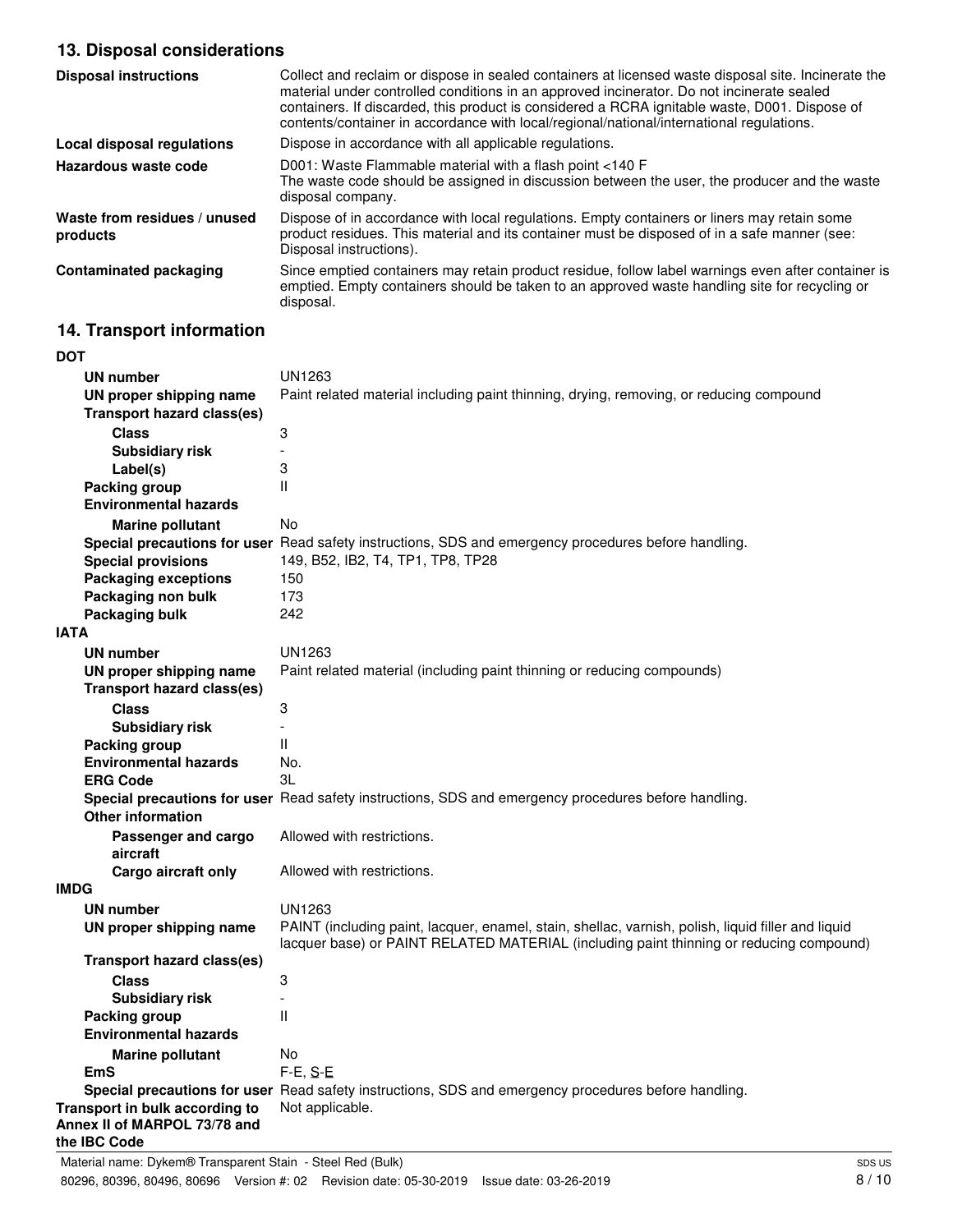



# **15. Regulatory information**

| US federal regulations                                                           | Standard, 29 CFR 1910.1200.          |                                                                                                                 | This product is a "Hazardous Chemical" as defined by the OSHA Hazard Communication           |  |
|----------------------------------------------------------------------------------|--------------------------------------|-----------------------------------------------------------------------------------------------------------------|----------------------------------------------------------------------------------------------|--|
| <b>Toxic Substances Control Act (TSCA)</b>                                       |                                      |                                                                                                                 |                                                                                              |  |
| TSCA Section 12(b) Export Notification (40 CFR 707, Subpt. D)                    |                                      |                                                                                                                 |                                                                                              |  |
| Not regulated.                                                                   |                                      |                                                                                                                 |                                                                                              |  |
| CERCLA Hazardous Substance List (40 CFR 302.4)                                   |                                      |                                                                                                                 |                                                                                              |  |
| Butanol Normal (CAS 71-36-3)                                                     |                                      | Listed.                                                                                                         |                                                                                              |  |
| Butyl Acetate (CAS 123-86-4)                                                     |                                      | Listed.                                                                                                         |                                                                                              |  |
| <b>SARA 304 Emergency release notification</b>                                   |                                      |                                                                                                                 |                                                                                              |  |
| Not regulated.                                                                   |                                      |                                                                                                                 |                                                                                              |  |
| OSHA Specifically Regulated Substances (29 CFR 1910.1001-1053)                   |                                      |                                                                                                                 |                                                                                              |  |
| Not listed.                                                                      |                                      |                                                                                                                 |                                                                                              |  |
| Superfund Amendments and Reauthorization Act of 1986 (SARA)                      |                                      |                                                                                                                 |                                                                                              |  |
| <b>SARA 302 Extremely hazardous substance</b>                                    |                                      |                                                                                                                 |                                                                                              |  |
| Not listed.                                                                      |                                      |                                                                                                                 |                                                                                              |  |
| SARA 311/312 Hazardous<br>chemical                                               | Yes                                  |                                                                                                                 |                                                                                              |  |
| <b>Classified hazard</b><br>categories                                           | Serious eye damage or eye irritation | Flammable (gases, aerosols, liquids, or solids)<br>Specific target organ toxicity (single or repeated exposure) |                                                                                              |  |
| SARA 313 (TRI reporting)                                                         |                                      |                                                                                                                 |                                                                                              |  |
| <b>Chemical name</b>                                                             |                                      | <b>CAS number</b>                                                                                               | % by wt.                                                                                     |  |
| N-BUTYL ALCOHOL                                                                  |                                      | $71-36-3$                                                                                                       | $1 - 5$                                                                                      |  |
| Other federal regulations                                                        |                                      |                                                                                                                 |                                                                                              |  |
| Clean Air Act (CAA) Section 112 Hazardous Air Pollutants (HAPs) List             |                                      |                                                                                                                 |                                                                                              |  |
| Not regulated.                                                                   |                                      |                                                                                                                 |                                                                                              |  |
| Clean Air Act (CAA) Section 112(r) Accidental Release Prevention (40 CFR 68.130) |                                      |                                                                                                                 |                                                                                              |  |
| Not regulated.                                                                   |                                      |                                                                                                                 |                                                                                              |  |
| <b>Safe Drinking Water Act</b><br>(SDWA)                                         |                                      | Contains component(s) regulated under the Safe Drinking Water Act.                                              |                                                                                              |  |
|                                                                                  |                                      |                                                                                                                 | FEMA Priority Substances Respiratory Health and Safety in the Flavor Manufacturing Workplace |  |
| Butanol Normal (CAS 71-36-3)                                                     |                                      | Low priority                                                                                                    |                                                                                              |  |
| Butyl Acetate (CAS 123-86-4)                                                     |                                      | Low priority                                                                                                    |                                                                                              |  |
| Ethyl Alcohol (CAS 64-17-5)                                                      |                                      | Low priority                                                                                                    |                                                                                              |  |
| Isopropanol (CAS 67-63-0)                                                        |                                      | Low priority                                                                                                    |                                                                                              |  |